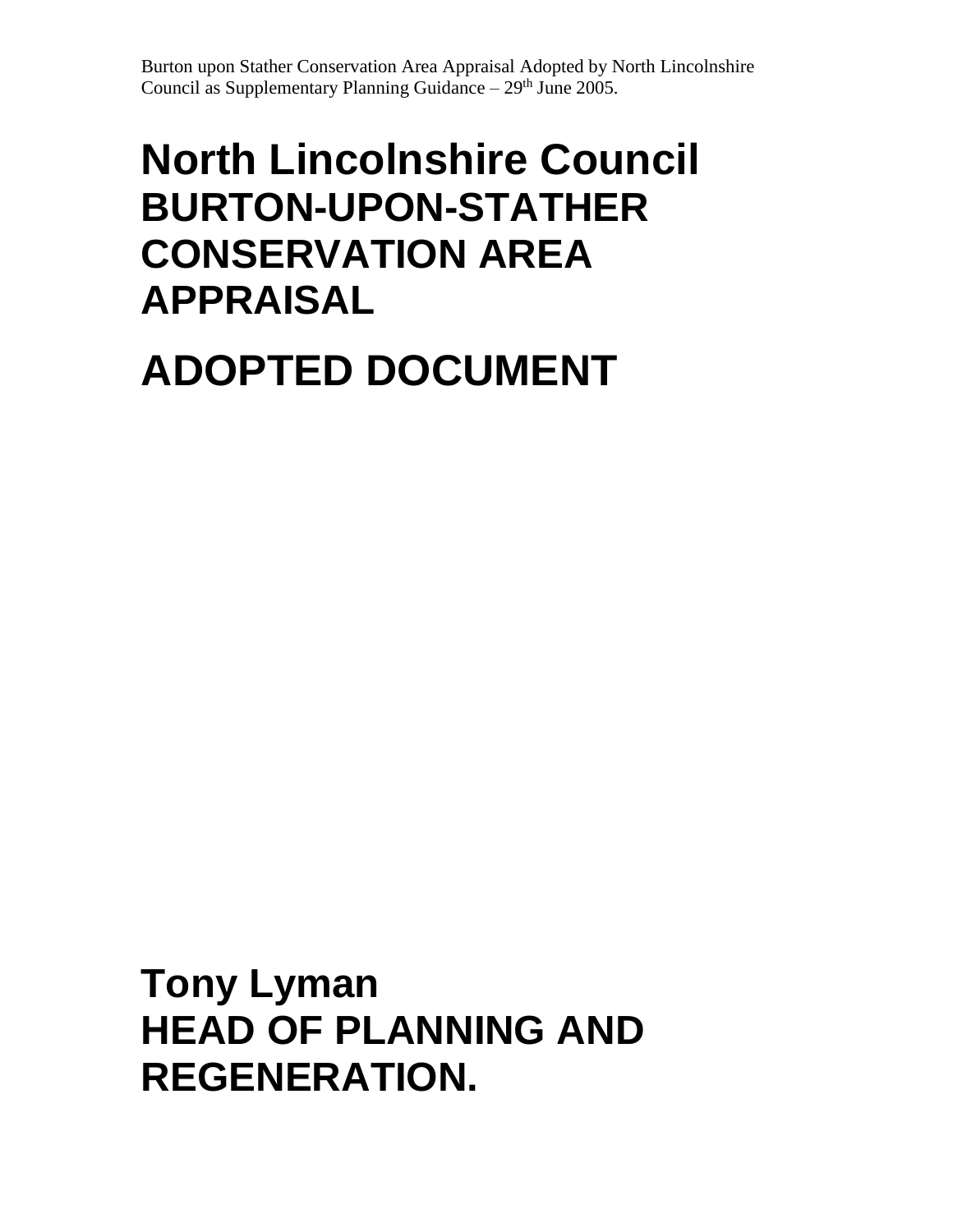# **BURTON-UPON-STATHER CONSERVATION AREA**

## **Contents**

- 1 Introduction
- 2 Legislative background
- 3 Location and landscape setting
	- 3.1 Location and population
	- 3.2 Landscape setting
	- 3.3 Geology
- 4 History and development
	- 4.1 History
	- 4.2 Archaeology
	- 4.3 Effect of historical development on settlement pattern
- 5 Character of the Burton-upon-Stather Conservation Area
	- 5.1 General description
	- 5.2 Relationship to setting and views
	- 5.3 Activity and uses
	- 5.4 Open spaces and trees
	- 5.5 Building materials and architectural styles
	- 5.6 Listed buildings
	- 5.7 Buildings of Townscape Merit
	- 5.8 Public realm audit.
- 6 Detailed Analysis
	- 6.1 Introduction
	- 6.2 St. Andrew's Church and Stather Road
	- *6.3 Area Summary*
	- 6.4 High Street
	- *6.5 Area Summary*
- 7 Problems and pressures
	- 7.1 General introduction
	- 7.2 Buildings or structures that have a negative or neutral impact<br>7.3 New development
	- New development
	- 7.4 Unsympathetic alterations to historic buildings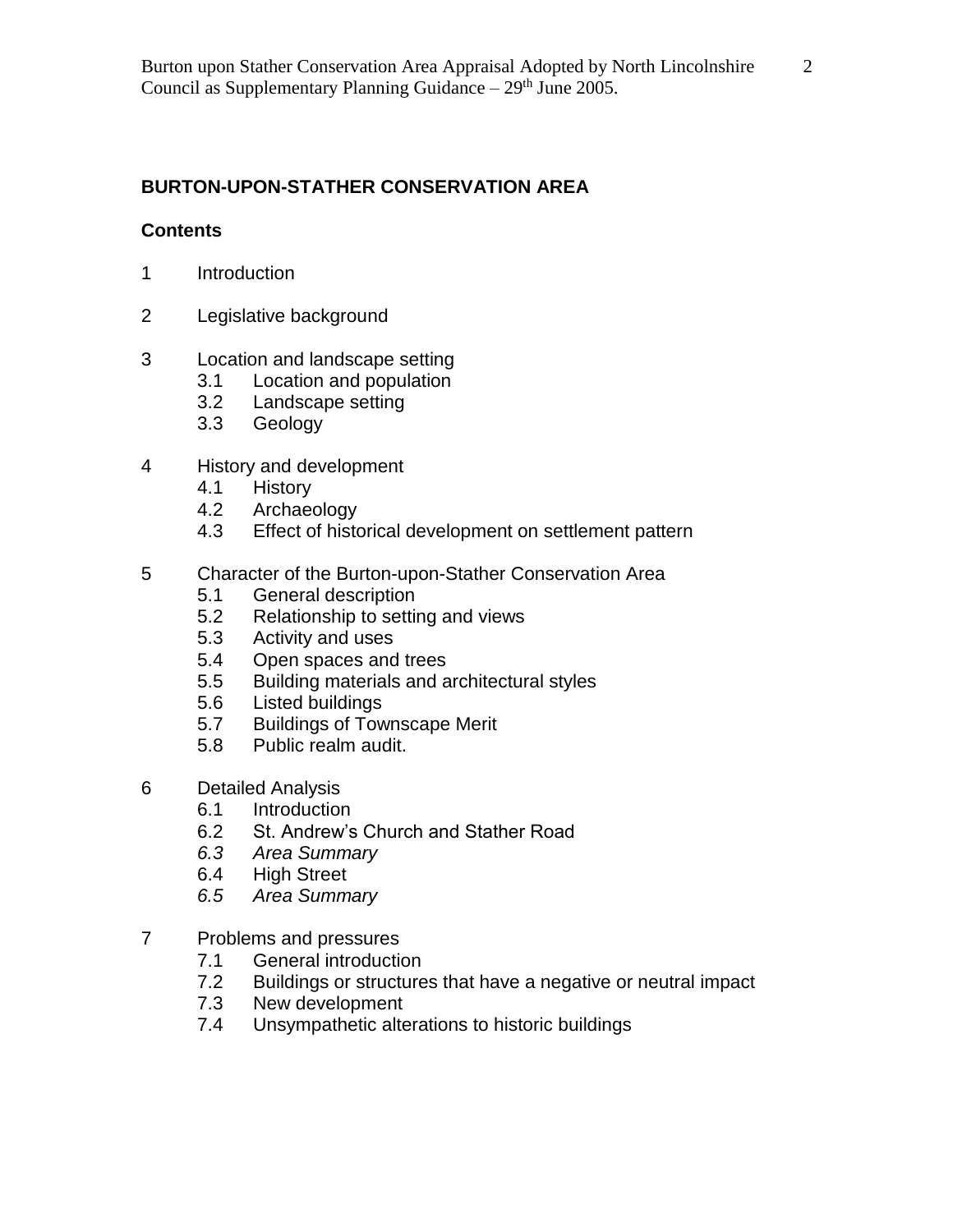#### 8 Recommendations

- 8.1 General
- 8.2 New development
- 8.3 Development control including Article 4 Directions
- 8.4 Burton-upon-Stather Conservation Area boundary review
- 8.5 Public realm.
- 8.6 Listed buildings

## **Useful names and addresses**

#### **Bibliography**

#### **Maps:**

Map showing Listed Buildings, Buildings of Townscape Merit; buildings

which make a neutral or negative contribution to the character of the Burtonupon-Stather Conservation Area; important views; important public open spaces; important trees or tree groups; sites which have a negative effect on the character of the Burton-upon-Stather Conservation Area; and the conservation area boundary.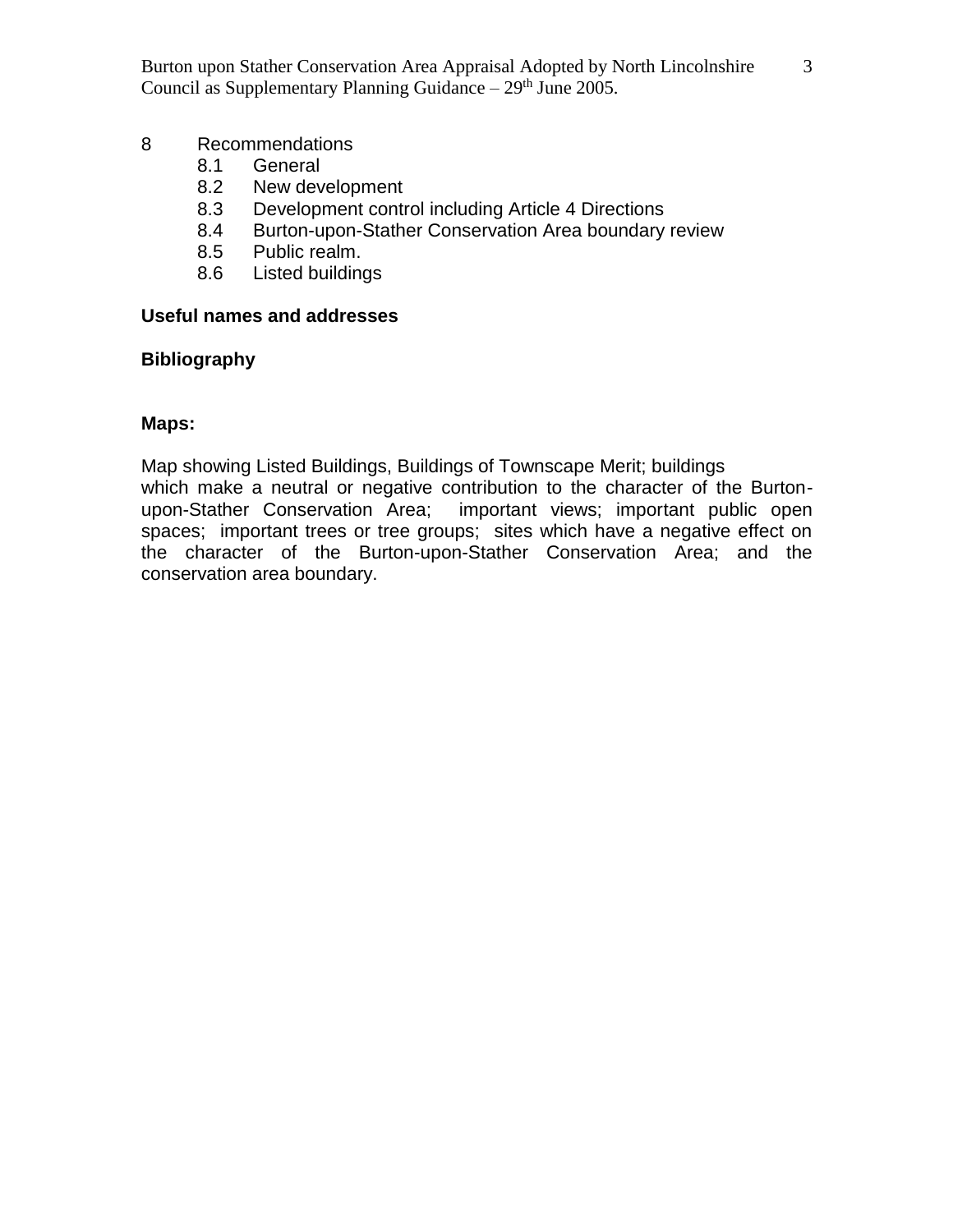## **1 INTRODUCTION**

Burton-upon-Stather is a small former market village dramatically situated on a steep, westwards-facing slope over looking the River Trent valley. It lies some three miles north of Scunthorpe, and is made up of only two roads, High Street and Stather Road. The latter leads down to the river's edge and the site of the former ferry.

The principal building is St. Andrew's Church, listed grade I, and dating in part to the 12<sup>th</sup> century, although it was heavily rebuilt in the mid-19<sup>th</sup> century. Close by is Church Farm, the farm buildings now converted into houses, the elegant Regency former vicarage, with its listed front railings, and the Sheffield Arms, located on an ancient site but rebuilt in 1903.

The High Street contains a notable mix of possibly  $17<sup>th</sup>$ ,  $18<sup>th</sup>$  and  $19<sup>th</sup>$  century single and two storey houses, some former barns, which are built from ironstone or brick. Pantiled roofs, sweeping roof dormers, and a dense building form, with some private gardens visible, are the principal features. Of note is the orange colour of the pantiles, the light brown ironstone, and the various reddish brown shades of brick.

Improvements to the conservation area include the installation of traditional style streetlights, although regrettably overhead telephone wires remain. The trees and landscaped open space at the eastern entrance to the village, along Stather Street, are an important link to the countryside, as more recently modern housing has all but surrounded the village, separating it from its rural setting.

This appraisal will assess the special interest, both architectural and historical, of Burton-upon-Stather. The history of the village, and its present appearance and character will be described, its problems analysed, and a number of recommendations put forward which will be considered by North Lincolnshire Council for implementation after full public consultation.

This document together with a sister document giving guidance on development issues in the Conservation Area have been adopted by North Lincolnshire Council as Supplementary Planning Guidance. They will therefore be a material consideration when determining applications for development, defending appeals or proposing works for the preservation or enhancement of the area. The documents will also inform and be a good guide when carrying out other works in the Conservation Area which do not necessarily require planning approval. Both documents will therefore be a useful source of information for owners, agents, applicants and members of the public who live or work in Burton-upon-Stather.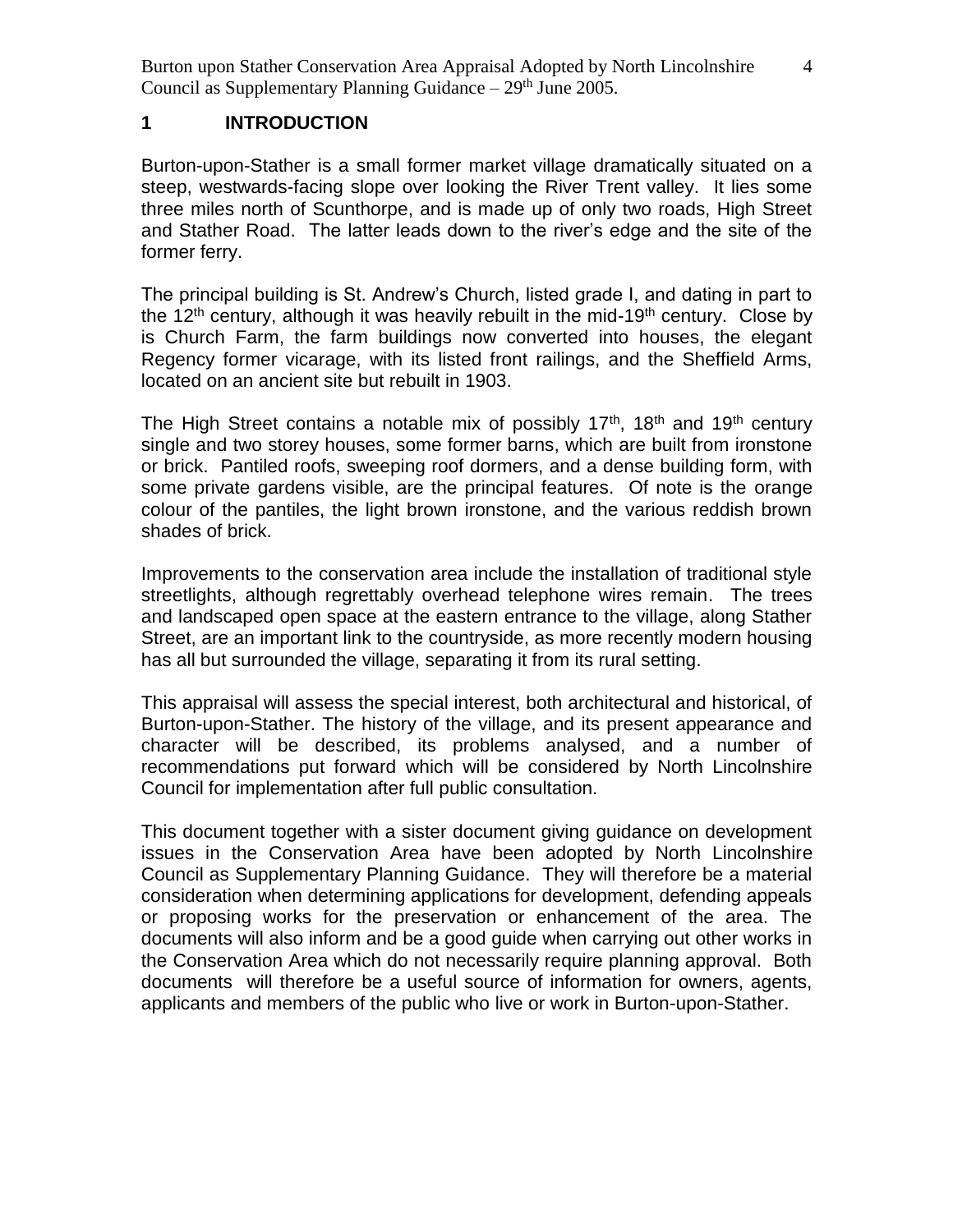## **2 LEGISLATIVE BACKGROUND**

The Burton-upon-Stather Conservation Area was designated by the former Glanford Borough Council in 1970. It covers two streets, Stather Road and the High Street, and includes St. Andrew's Church, Church Farm, the former vicarage, and four listed  $17<sup>th</sup> 18<sup>th</sup>$  and  $19<sup>th</sup>$  century buildings along the High Street. Other buildings, of a similar date, also lie within the designated area and have been identified in this appraisal as "Buildings of Townscape Merit". This appraisal includes a proposal to alter the conservation area boundary by deleting the site of the modern vicarage, and adding gardens and backland sites on either side of the High Street.

A conservation area is *an area of special architectural or historic interest the character or appearance of which it is desirable to preserve or enhance* (Section 69 of the Planning (Listed Buildings and Conservation Areas) Act 1990). The Council is obliged by Section 71 of the same Act *to formulate and publish proposals for the preservation and enhancement of any parts of their area, which are conservation areas*, and this appraisal fulfils this statutory duty.

In making decisions on future development within a conservation area, the Council must *pay attention to the desirability of preserving or enhancing the character or appearance of the area* (Section 72 of the Act). This should ensure that harmful change is not allowed, and that new development is of the highest quality.

However, some changes, normally not requiring planning permission (known as permitted development rights) can continue to erode the special interest of the conservation area. These rights, which affect family houses, can be controlled by the serving of an Article 4 Direction which enables the Council to require a planning application for minor alterations such as replacement windows and doors. Such a Direction already covers Burton, as an "Area of Special Control" has been in force in Burton since the designation of the conservation area. This should control details such as new windows, external doors, and roof materials, but inappropriate alterations continue to be made. This appraisal therefore includes a recommendation to review the existing Article 4 Direction in the Burton-upon-Stather Conservation Area.

Government policy is set out in Planning Policy Guidance Note No.15 (PPG15 – Planning and the Historic Environment). On demolition, this states, '*The general presumption should be in favour of retaining buildings which make a positive contribution to the character or appearance of a conservation area*.' This appraisal identifies the buildings that make a positive contribution as Buildings of Townscape Merit..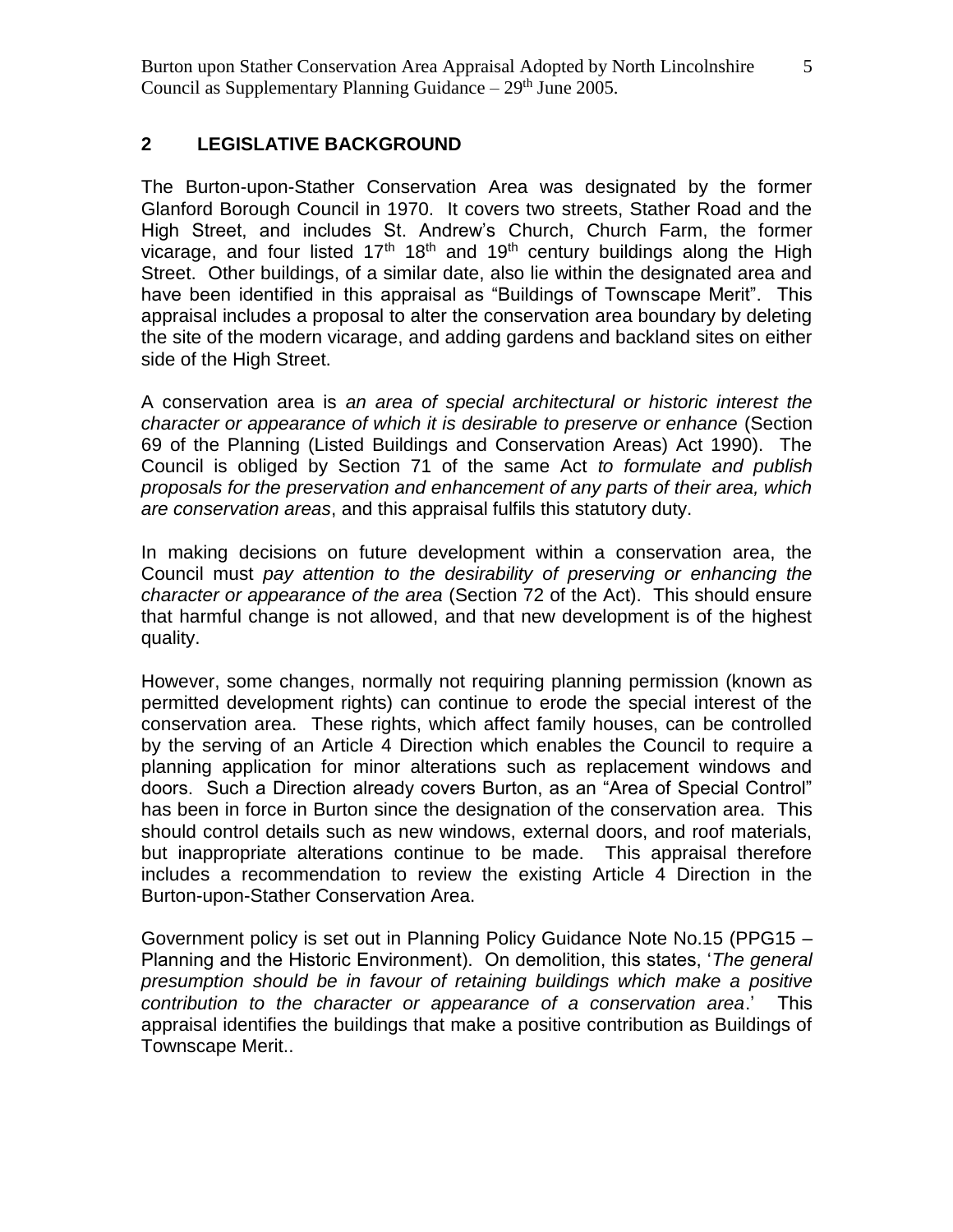# **3 LOCATION AND LANDSCAPE SETTING.**

## **3.1 Location and population.**

Burton-upon-Stather is situated approximately five miles north of Scunthorpe on the limestone ridge known as the Lincolnshire Edge. It occupies a prominent position atop a steep slope that runs down to the River Trent. The current population is around 3,000.

## **3.2 Landscape setting.**

The location of Burton-upon-Stather provides the town with its most notable topographical feature and results in dramatic views to the west over the River Trent and the wide flat valley of the Humber Head Levels beyond. To the east of the village, on the back slope of the Edge, is elevated open farmland. Here running down to the foot of Lincolnshire Wold escarpment, the fields are large, with low hedges for boundaries and few tree groups.

## **3.3 Geology.**

The geology of Lincolnshire provides a number of different stones and clays suitable for building stone and for making bricks. The western scarp of the Lincoln Edge not far from Burton-upon-Stather is capped by Frodingham ironstone, and in a rubble form this material is used for walls and some of the buildings in the conservation area. Also found on the Lincoln Edge is the Middle Jurassic Lincolnshire limestone, which is variable in quality, but in some places can be carved and used for more prestigious building stone. St. Andrew's Church uses both types of stone in its external walling.

The limestone is overlain with deposits of clay and silt, with pockets of gravel and sand, providing other useful building materials. The 1907 Second Edition Ordnance Survey map shows brick works facing the River Trent just below Burton-upon-Stather, so many of the buildings in the Burton-upon-Stather Conservation Area are built using these local bricks and pantiles.

# **4 HISTORY AND DEVELOPMENT.**

## **4.1 History.**

It is likely that a village existed in the early medieval period as parts of St. Andrew's Church appear to be  $12<sup>th</sup>$  century and a ferry crossing was probably established across the River Trent from an early date. In the reign of Edward II, the Earl of Lancaster obtained a charter for a weekly market and two annual fairs at Burton. These fairs continued to be held into the  $19<sup>th</sup>$  century. The 1907 map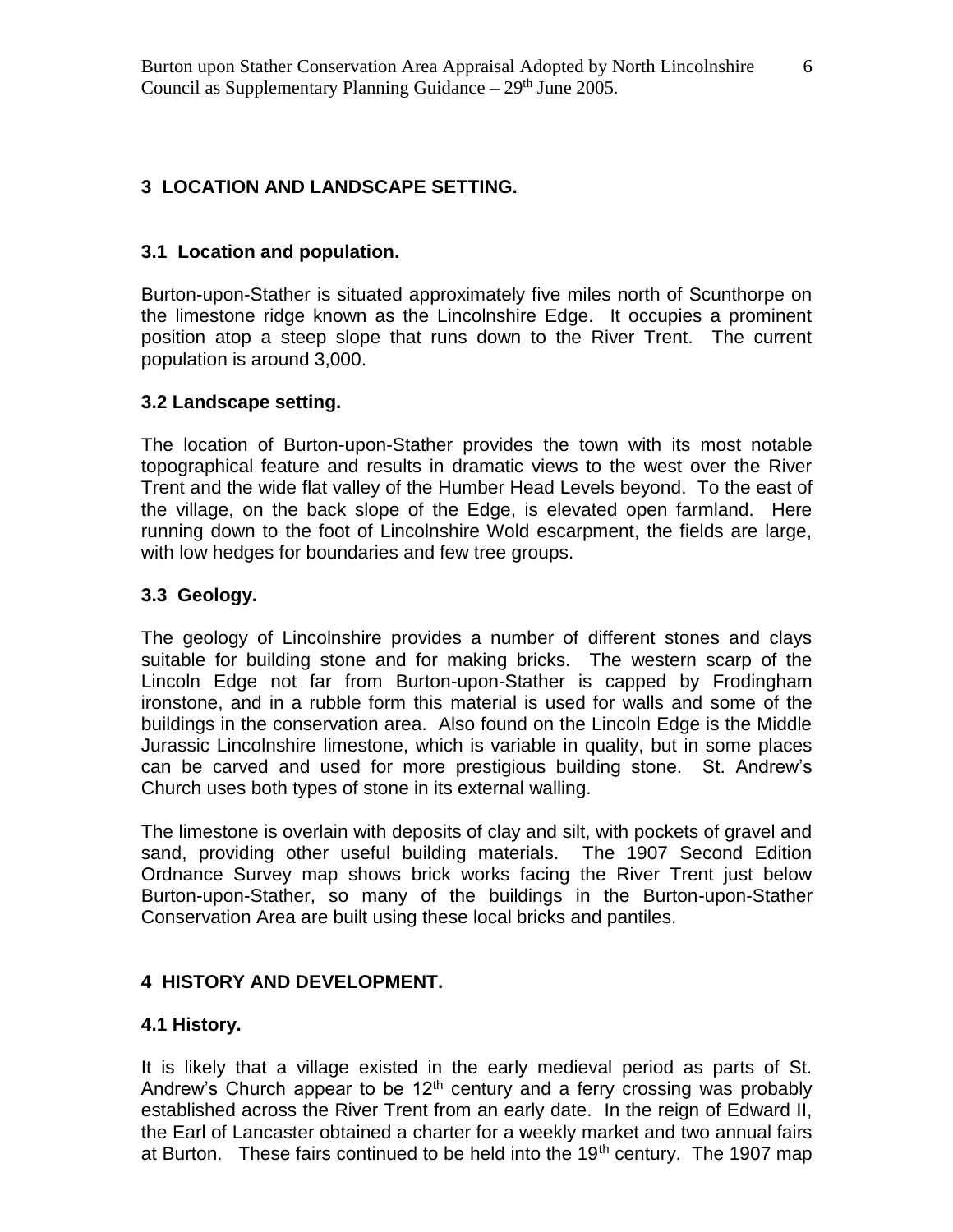shows a moated enclosure to the north of Church Farm and it is possible that a medieval manor house was located on this site.

During the 18<sup>th</sup> and 19<sup>th</sup> centuries the Sheffield family of Normanby Hall owned much of the land and buildings in the area. At the time of the enclosure of Burton, between 1803-1806, Sir John Sheffield was awarded 350 acres, although a further 28 people also got land. During the  $19<sup>th</sup>$  century Burton became a busy ferry crossing and centre of boat building, and in Kelly's Directory at the end of the century Burton was described as *"a small place at the riverside…. principally inhabited by shipwrights".* 

The Sheffield family contributed to the development of Burton but did not dominate the village, although in 1846 they did provide funds for a new National School. In 1823 and 1840 new chapels were built for local non-conformists, but have since been demolished, however, the Methodist Church dated 1868 still remains in the High Street. In 1903 the old Sheffield Arms Inn was demolished and a new building provided, again paid for by the Sheffield family.

The economy of the village used to be based on agriculture and boat building, but more recently Burton has become a dormitory settlement for workers in Scunthorpe and other urban centres.

## **4.2 Archaeology.**

There are no Scheduled Ancient Monuments in Burton-upon-Stather, but St. Andrew's Church retains  $12<sup>th</sup>$  century fabric. On the north side of the church was once what appears to be a moated enclosure, which may have enclosed a medieval manor house. Burton-upon-Stather retains some of its early plot delineations, shown more clearly on the 1907 map as long, thin strips leading off at right angles to the High Street. Apart from St. Andrew's Church, none of the buildings appear to date to any earlier than the  $17<sup>th</sup>$  century.

## **4.3 Effect of historical development on settlement pattern.**

Burton-upon-Stather is notable for the churchyard and the area around St. Andrew's Church, with the adjoining Church Farm complex of buildings, set on the summit of a cliff overlooking the River Trent. To the south, a short High Street contains  $17<sup>th</sup>$ ,  $18<sup>th</sup>$  and  $19<sup>th</sup>$  century buildings. The location, close to the early ferry crossing, provided an impetus for development and the granting of market charters confirms that Burton developed during the Middle Ages as a small market village. The High Street and Stather Street therefore both appear to be medieval in origin.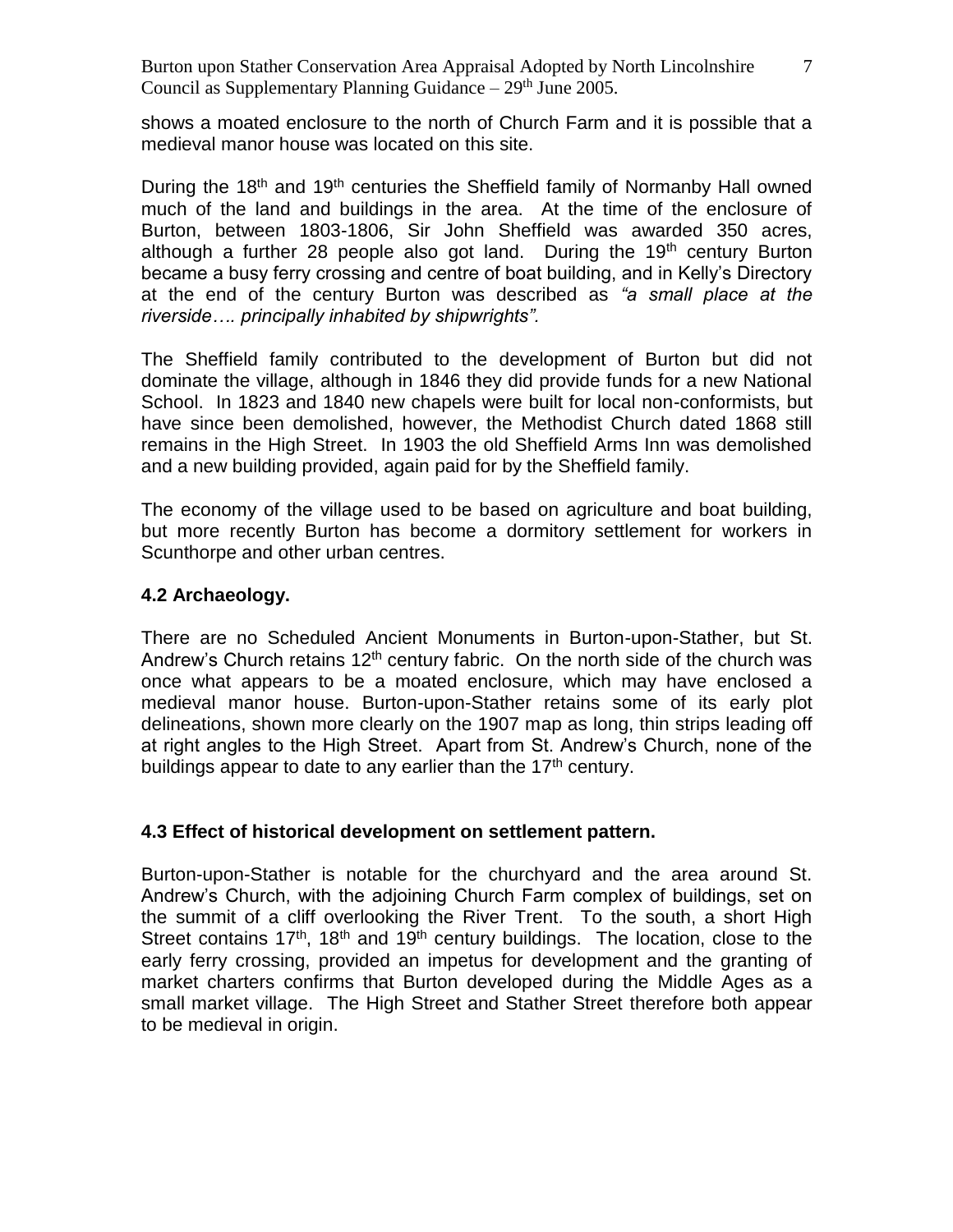# **5 CHARACTER OF THE BURTON-UPON-STATHER CONSERVATION AREA**

## **5.1 General description**

The Burton-upon-Stather Conservation Area is composed of two roads with very different characters. Stather Road is notable for its sharp bend on entering the village from the east, for its steep drop down the side of the hill to the River Trent, and for its more open, rural character with many trees and green spaces. This area also contains the highest concentrations of historic buildings including the parish church.

By contrast, the High Street is more urban in form, with mainly single or two storey houses set along the backs of the pavement with some breaks in the builtup frontage provided by private gardens or small lanes which lead to the backland sites. The greatest damage to the street scene has been caused by the insertion of Norfolk Way, a modern road leading to a small residential estate to the east of the High Street, which has destroyed the enclosed character of the historic street frontage. Of note is the use of stone and brick for the walls, and clay pantiles for the roofs, providing a particularly cohesive quality to the buildings.

## **5.2 Relationship to setting and views.**

Burton-upon-Stather sits on a steep, west–facing scarp slope of the Lincoln Edge, overlooking the River Trent valley. The flatter land to the north, east and south, forming part of the Lincolnshire Edge plateaux, seems somewhat remote from the village, and is separated from the conservation area by modern housing. Whilst views over the river valley and the farmland beyond are dramatic, they can only be seen from Stather Road or from the churchyard, as the almost continuous form of building along the west side of the High Street, and the long plots behind which are often planted with mature trees, prevent views out from the conservation area.

## **5.3 Activity and uses.**

Burton-upon-Stather was once a market village and the centre of an agricultural and boat-building community. It is primarily now a commuter town with a few commercial premises, including a Post Office, a village shop, two small shops selling metal-detecting equipment and flowers, and a take-away restaurant, all located in the High Street. In Stather Road is the Sheffield Arms Public House, clearly the social centre of the village.

There are two religious buildings of which St. Andrew's Church is the most important, with the Methodist Church in the High Street also significant. Several former barns have now been converted into houses, most notably the group now called Church Farm Mews.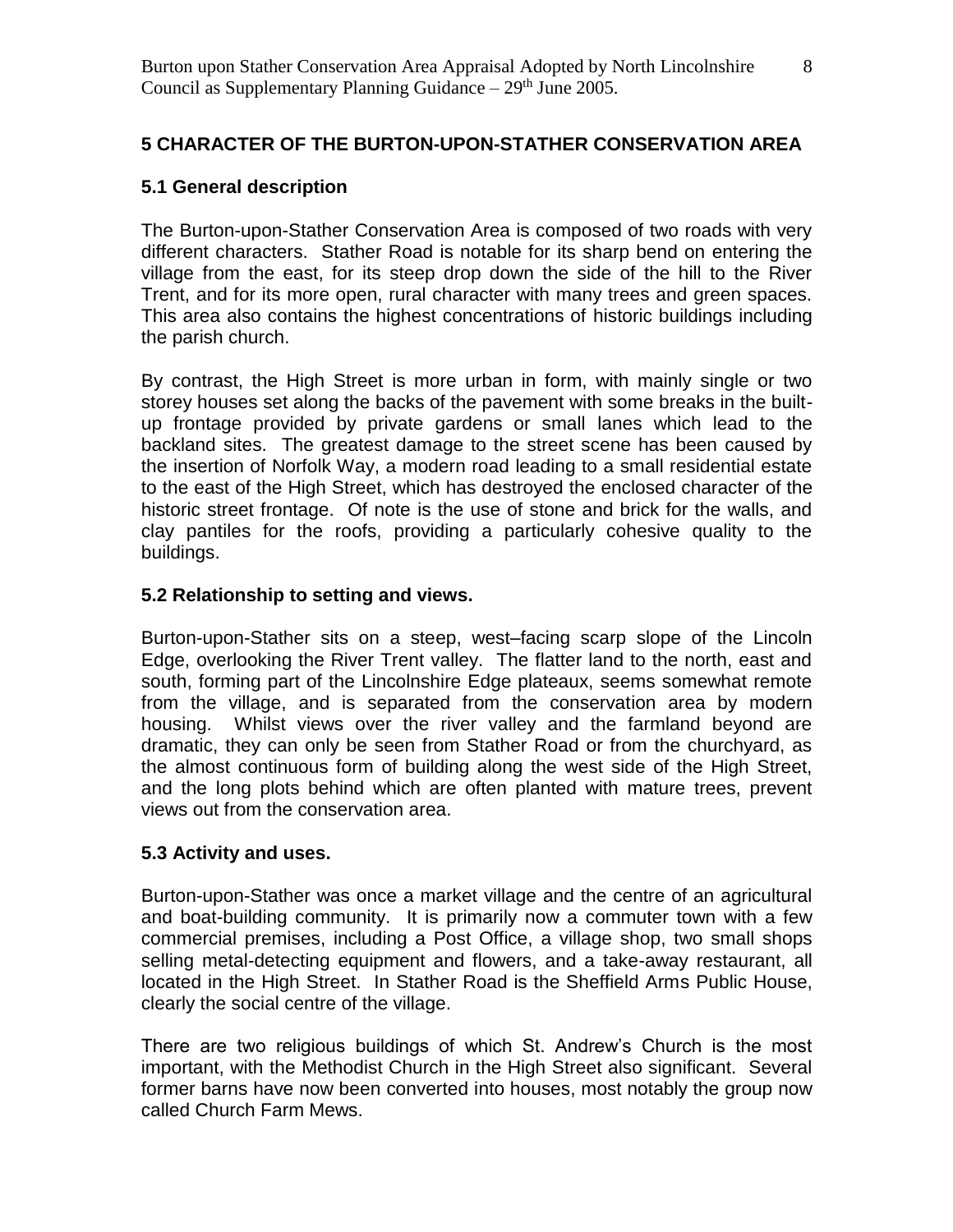The village is generally quiet although there is busy traffic during the rush hour and the passage of heavy goods vehicles going to and from portage on the Trent frontage is an issue.

There is no longer a street market as Scunthorpe is close by and provides a wide range of national chain stores and other shops.

#### **5.4 Open spaces and trees.**

Important public open spaces in Burton-upon-Stather are limited to the village green, on the eastern side of the village, and St. Andrew's Churchyard. The green is a very visible feature as the main road curves around it and it is planted with trees, providing a pleasant open space to sit and relax. The churchyard is positioned somewhat higher than Stather Street to the rear of the Sheffield Arms Public House. This coupled with stone wall which surrounds lends a private feel.

Other private gardens and trees that are important to the existing character and appearance of the area can be glimpsed to the west of the buildings in the High Street. However, making a major contribution is the garden to no. 26 High Street, visible from the main road over the front boundary wall.

Trees are particularly important on the corner of the back entrance to the inn and church, opposite the former vicarage. These create a notable feature when entering the village from the northeast. Individual trees of merit are somewhat scattered throughout the rear gardens of the properties facing the High Street. Also of note as a Victorian curio is the monkey-puzzle tree in Todds Lane.

## **5.5 Building materials and architectural styles.**

The majority of the buildings in Burton-upon-Stather Conservation Area are therefore, modest single or two storey houses or cottages and date to the  $17<sup>th</sup>$ , 18<sup>th</sup> and 19<sup>th</sup> centuries, with either red brick, ironstone, or rendered facades. Often, brick and stone are used on the same building, with red brick dressing providing the quoins to window and door openings. Most of the older buildings in the conservation area are covered in clay pantiles, although imported Welsh slate is used for the roofs of St. Andrew's Church, the former vicarage, and for the village newsagent (no. 21 High Street), a building which dates to c.1900. Modern concrete tiles are a regrettable intrusion on many roofs and appears to date from reproofing following the Flixborough disaster in the 1970's, the blast from which damaged many roofs in the surrounding area.. Earlier buildings in Burton-upon-Stather may have been simple mud-and-stud structures, but none of these appear to remain although it is possible that they have been subsumed within later structures.

Many of the buildings are just one room deep and single storey, with long roof dormers that follow the local vernacular style. These dormers usually spring from just below the ridge and sit on the eaves line of the cottage. Their shallow pitched roofs are softer in outline than the flatter dormers more commonly constructed and although they must represent a more recent improvement to the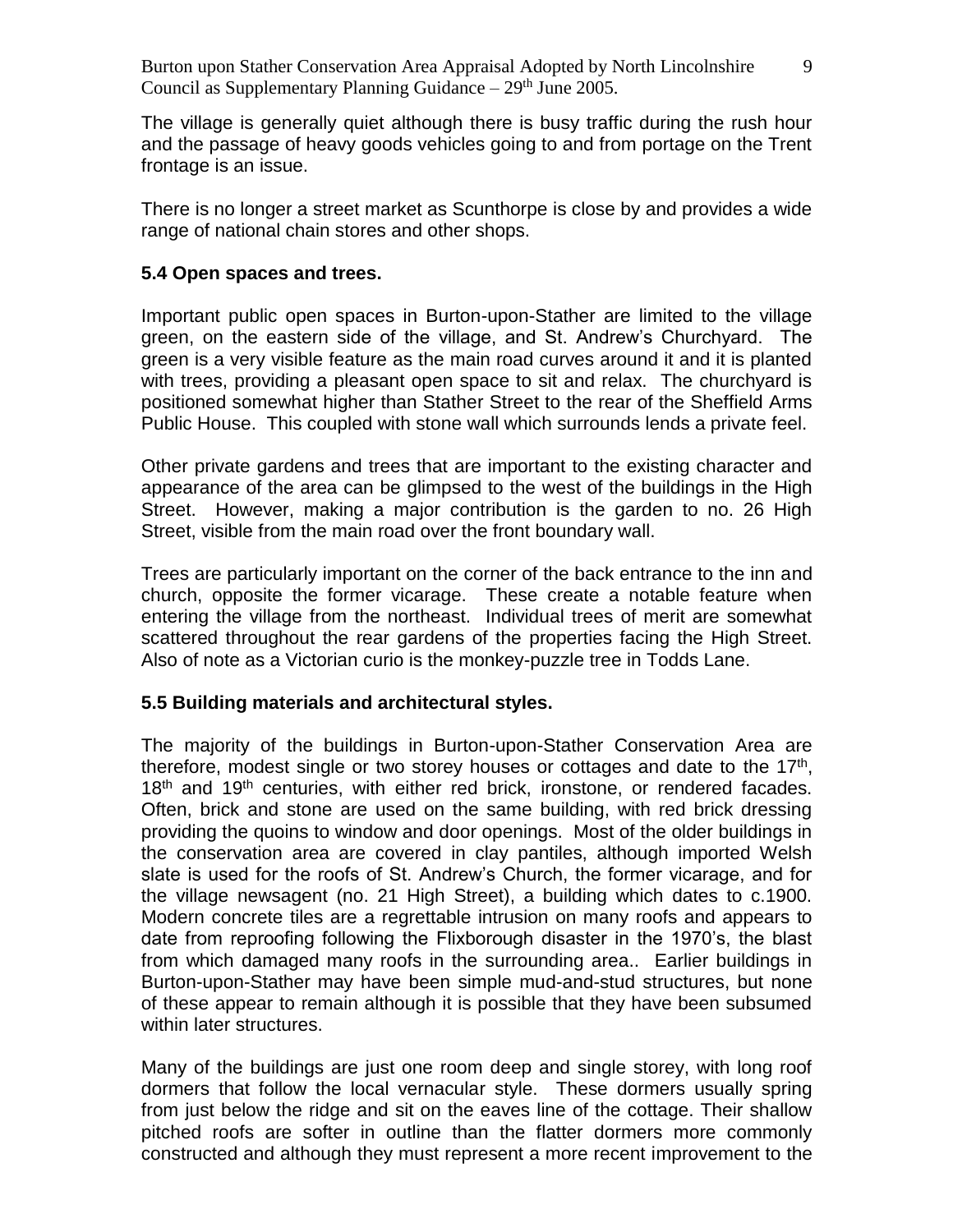original single storey building, they are well detailed and fit comfortably within the street scene. Examples include no. 18 High Street, nos. 47 and 49 High Street, and no. 17 High Street, which are all from light brown ironstone. No. 7 Normanby Road, on the edge of the conservation area, is built from brick.

Slightly more prestigious houses are two storeys high, usually three windows wide, with end stacks and a steeply pitched pantiled roof facing the road. These largely date to c.1800 and examples include no. 43 High Street, with its horizontally-sliding first floor windows, above six-over-six ground floor sashes; no. 23 High Street (although this has a hipped roof), and nos. 9-11 High Street (unlisted but recently restored as one house).

There are several examples of possibly  $17<sup>th</sup>$  century buildings in the conservation area. No. 7 High Street (The Old House) sits at right angles to the road, on the corner of the High Street and Stather Road. This building is both stone and brick, clearly of several building periods, with a fine pair of wrought iron gates somewhat over-elaborate for this modest building. No. 20 High Street, somewhat compromised by the insertion of Norfolk Avenue through what was presumably once part of its garden, is a substantial, three-window-wide two storey house. This faces the street but its central chimney stack and very steeply pitched roof suggests a pre-1700 date. Of note are the two or three-light casement windows to the front elevation.

Somewhat by contrast to these very "Lincolnshire" cottages and houses, the former vicarage in Stather Road was built at the end of the 18<sup>th</sup> century and is rendered with an original mansard roof, and tripartite ground floor windows. The roof is slated and the principal feature is a trellised porch facing the road. To one side is a lower, two storey extension, presumably the service wing and now in separate ownership.

More recently, in 1903, the rebuilding of the Sheffield Arms in an "historic" style appropriate to the village must have been relief to the local inhabitants. Brown brick walls, sitting on a stone plinth, merge with the surrounding buildings to such an extent that it is possible that old materials were re-used for the construction work, although the windows (in a neo-Georgian style) and more clearly of the 20<sup>th</sup> century. Twin gables are decorated with stone plinths commemorating the Sheffield family. This building sits at the top of the High Street and is particularly important in views from the south.

Windows in the conservation area are usually timber sashes. Typically the casements of these windows are divided by glazing bars into six panes over-six. Horizontal sliding sashes can be found also, as can more conventional side-hung examples.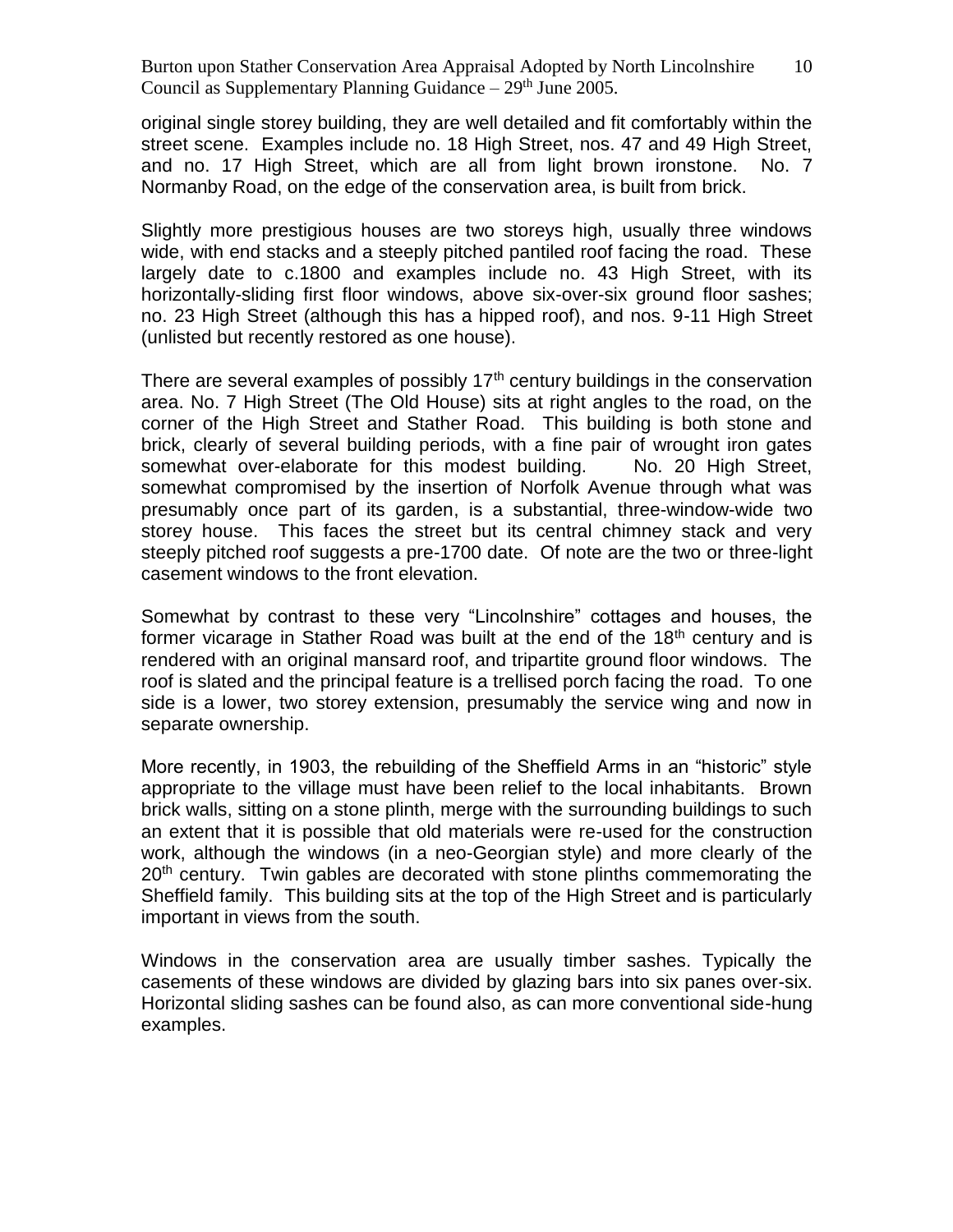# **5.6 Listed buildings.**

There are only nine listed buildings in the Burton-upon-Stather Conservation Area, of which St. Andrew's Church is the most important one, being listed grade I. It is particularly notable for the use of uncoursed ironstone for the walls, with gritstone (possibly Roman?) dressings and local limestone quoins. Dating to the  $12<sup>th</sup>$  and  $14<sup>th</sup>$  centuries, it was substantially rebuilt in the mid-19<sup>th</sup> century.

All other listed buildings in the settlement are Grade II and are in residential use. Of these the former vicarage, already described, is unusual in that it does not utilise local materials or details. Its front wall and delicate wrought and cast iron railings (separately listed grade II) are important features. All other listed houses exhibit vernacular traits in the use sledge dormers and/or the use of local stone and/or brick.

# **5.7 Buildings of Townscape Merit.**

This appraisal has identified a large number of Buildings of Townscape Merit, some of which may be of listable quality. These are mainly located in the High Street and it is considered that they all contribute positively to the character of the Conservation Area. They largely date to the  $18<sup>th</sup>$  and  $19<sup>th</sup>$  centuries, and are generally unaltered or, could with some restoration, be easily reinstated to their original appearance.

The age and architectural interest in these buildings, is considered to provide sufficient justification for them to be given special protection. The Council will resist their demolition therefore, unless it can be proven that the building is beyond the point of economic repair and a suitable replacement can be agreed upon.

Additionally, because these buildings are an important part of the character of the conservation area, the Council will pay special attention to applications to alter or to extend them. Policies to help to achieve their preservation and enhancement are provided in the Supplementary Planning Guidance for Burtonupon-Stather.

# **5.8 Public realm audit.**

Within Burton-upon-Stather the only examples of the use of paving are the footpath between the churchyard and Stather Road, and some red stable brick paviors outside the Sheffield Arms Public House. Pavements and road surfaces in the area are therefore of black tarmacadam. This material is at least simple and does not detract from the surrounding historic buildings. However, in places it requires repairing.

"Traditional" streetlights, based on a  $19<sup>th</sup>$  century design, were installed along the High Street recently. These are an attractive addition to the conservation area. Less attractive are the wooden or metal posts that support telephone wires.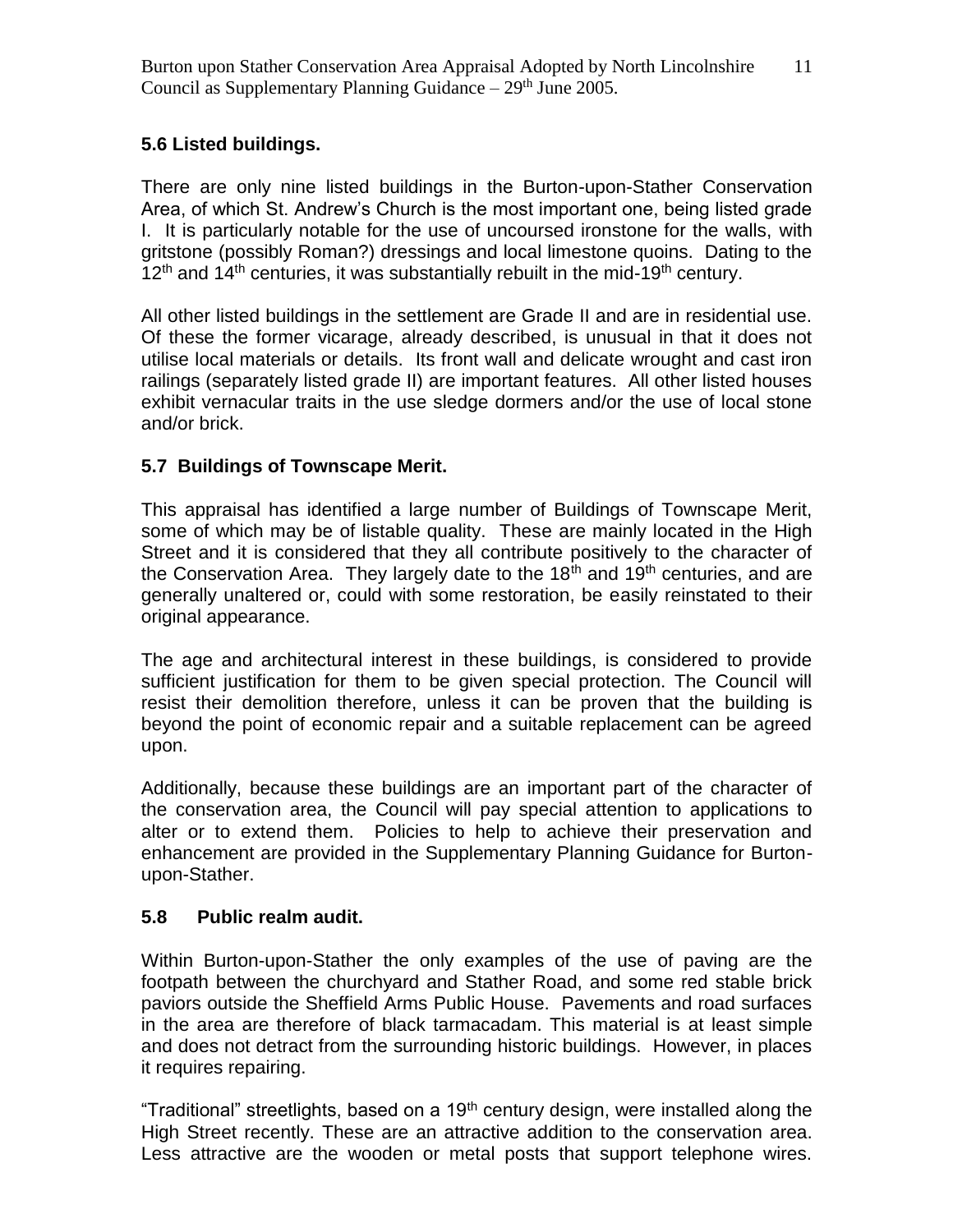These are a negative feature within the conservation area. Undergrounding these wires, and removing the poles, would greatly improve view along the High Street and Stather Road.

## **6 DETAILED ANALYSIS**

#### **6.1 Introduction**

This section seeks to describe in greater detail the townscape and spaces within the Conservation Area. The aim of the townscape analysis has been is to identify its special character; that which gives the area its particular "sense of place".

The small conservation area divides neatly into two different areas; St. Andrew's Church and Stather Road, and; the High Street.

## **6.2 St. Andrew's Church and Stather Road.**

This part of Burton has a more open, rural character than the High Street. Its location on top of the scarp slope, and views out over the river valley from the churchyard and the western end of Stather Road, are the most important features of this part. Also of note are the two bends in the road which frame the Village Green with dramatic curves.

The Green with its winding pathways, mature trees, and open vistas, also forms part of the relatively large amount of public open space in this part of the area. The churchyard makes a further contribution to this although as described above it is not readily part of the common street scene. Open space in this part is therefore, an important local amenity and is well used by residents.

Opposite the green is the large private garden to no. 1 Stather Road (perhaps once the location of the village pond). This contains mature trees, and is crucial to the setting of the village.

Attractive views over the former vicarage, Church Farm Mews, and, in the distance, the square tower of St. Andrew's Church are evident from the Green. The mature yew trees in the churchyard, close to the boundary facing the rear courtyard of the inn, make a valuable contribution.

The grouping of various substantial buildings and their pantiled roofs, is a special feature. Of note also is the use of ironstone for the boundary walls, for the walls of the frontage building to Church Farm Mews, and for the walls of the church itself. Overall, the soft brown of the stone, enlivened by red brick dressings, and separate red brick walls, provides a strong identity to the area.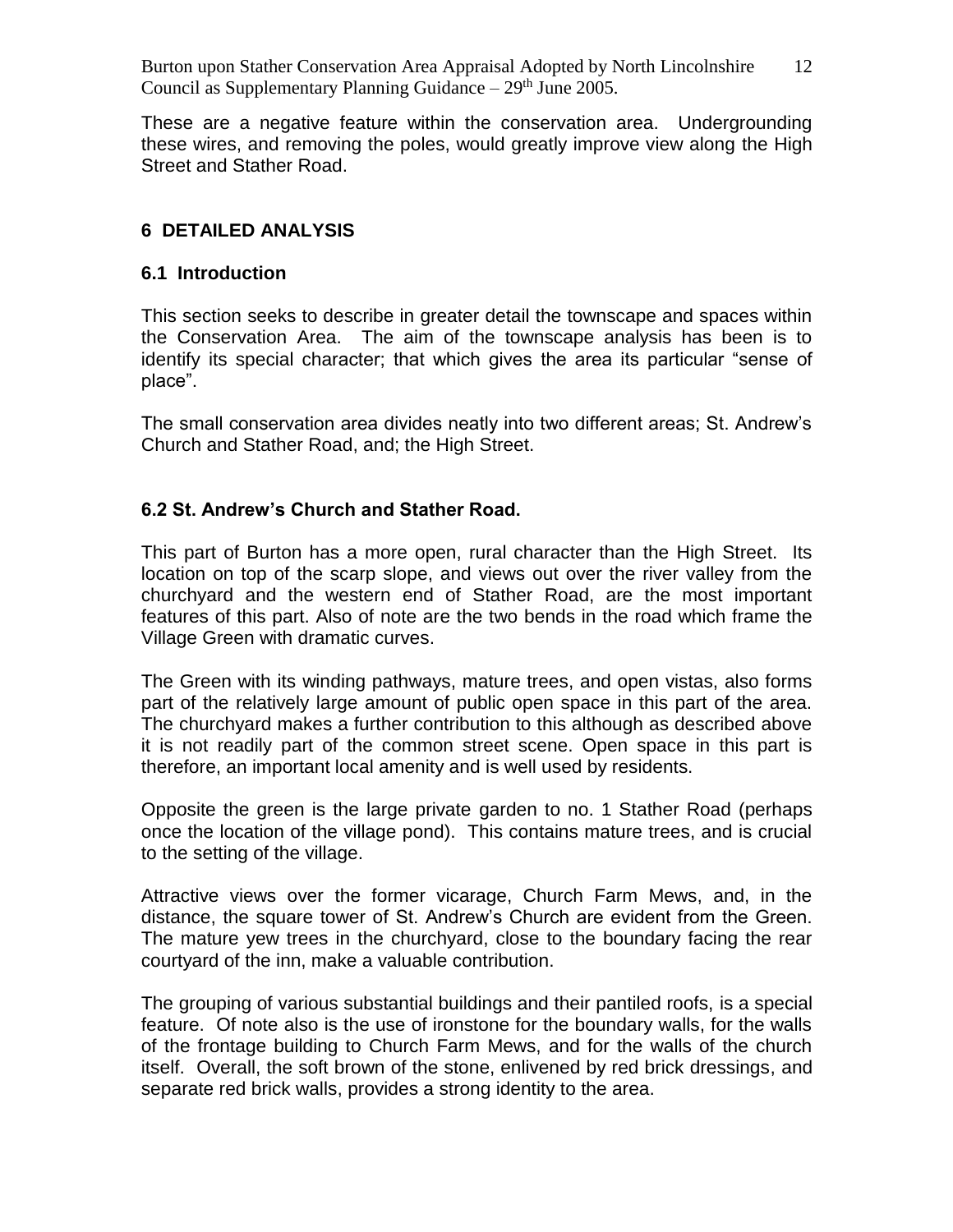The rear courtyard to the Sheffield Arms Public House was once surrounded by a number of brick outbuildings, one of which has been demolished. The courtyard is currently in need of some improvement.

St. Andrew's Church sits on the top of the cliff with a large churchyard around it, approached by a notable lychgate. Of interest are the "boxy" square tower, and; the combined use of ironstone, grit and limestone.

Views of Church Farm Mews, now converted into houses, are somewhat marred by the many modern alterations, including a conservatory, which can seen from the churchyard. However, in the other direction are spectacular views looking down the steep escarpment to the River Trent, and; long distance views over the Isle of Axholme and Humber Head Levels to the west.

No. 4 Stather Road is a 19<sup>th</sup> century house that sits just below the church. The brown brickwork and pantiled roofs are interesting features, but regrettably the historic value of this building has been reduced by the insertion of modern windows (and window openings), and doors.

After the junction with the High Street, The Stather Road drops down hill to Burton Stather, with the narrow Yorkstone pavement below the churchyard of special note (see above). The modern bollards and railings are a disappointing addition.

'The Old House' sits on the corner of High Street and The Stather Road and is a very important feature. Further west are two buildings, partly concealed from the road by foliage and a rise in the ground level. No. 1 is older, with some late 19<sup>th</sup> century features, but with some modern alterations. No. 3 is modern and of no special merit. It now "sports" a vast recently erected timber deck overlooking the view.

## **6.3 Area Summary.**

Features of importance:

- Rural character
- Dramatic location on west-facing scarp slope
- Spectacular views over the River Trent and the Isle of Axholme
- Churchyard and village green important public open spaces
- Mature trees notable
- St. Andrew's Church (grade I) the most interesting building
- Use of ironstone, red brick and clay pantiles
- St. Andrew's Church, Church Farm Mews, and the former vicarage form a group

Detrimental features:

- Church Farm Mews : modern features
- Railings and bollards to pavement outside the churchyard
- Rear courtyard to Sheffield Arms Public House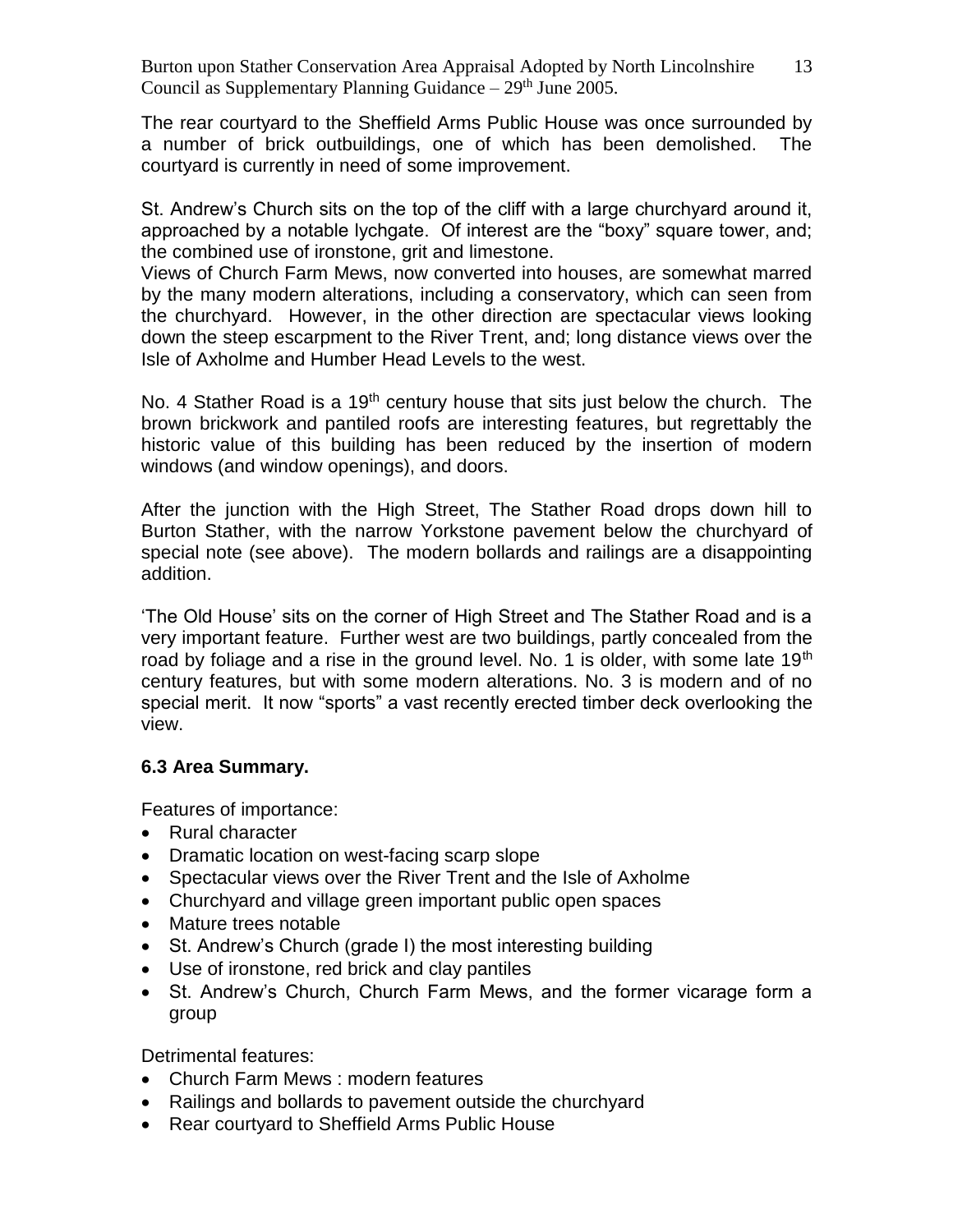#### **6.4 The High Street.**

The High Street is characterised by; the location of buildings on the back of the pavement; the use of ironstone, red brick and clay pantiled, and; examples of traditional sash or casement windows. There are five grade II listed buildings, and a high proportion of the remaining buildings are considered to be "Buildings of Townscape Merit".

Narrow access lanes interrupt the streetscape, although the most modern addition, Norfolk Avenue, is as wide as the High Street and has created a break in the building frontage that is detrimental to the character of the conservation area.

Most of the older buildings are single or "just" two storeys high, some have traditional roof dormers, adding to the interest of the rooflines. A former barn (next to no. 32), now converted into a house alludes to Burton-upon-Stather's agricultural past.

On the west side of the High Street, Todd's Lane leads down to the village hall and clubhouse. Other driveways provide access to modern houses. Fortunately these have been set back from the historic buildings facing the High Street and have not therefore, seriously harmed the existing character. Large gardens with many mature trees and shrubs, are an important part of the character of this part. A recent regrettable change is a new driveway, roughly cutting across the garden of no. 37.

On the eastern side of the High Street, modern development has cut across the historic boundaries of the gardens to most of the properties. However, the buildings are located in an almost continuous form of development apart from the break caused by Norfolk Avenue and the more attractive garden to no. 26.

## **6.5 Area Summary.**

Features of Importance:

- Good quality streetscape
- Five listed buildings and many 18<sup>th</sup> or 19<sup>th</sup> century "Buildings of Townscape Merit"
- Single or two storey buildings
- Use of red brick, ironstone and clay pantiles
- Rear gardens on west side important

Detrimental features:

- Break in development caused by Norfolk Avenue
- Modern windows in properties such as no. 25 (the Old Village Shop)
- Untidy development/new opening in the garden of no. 37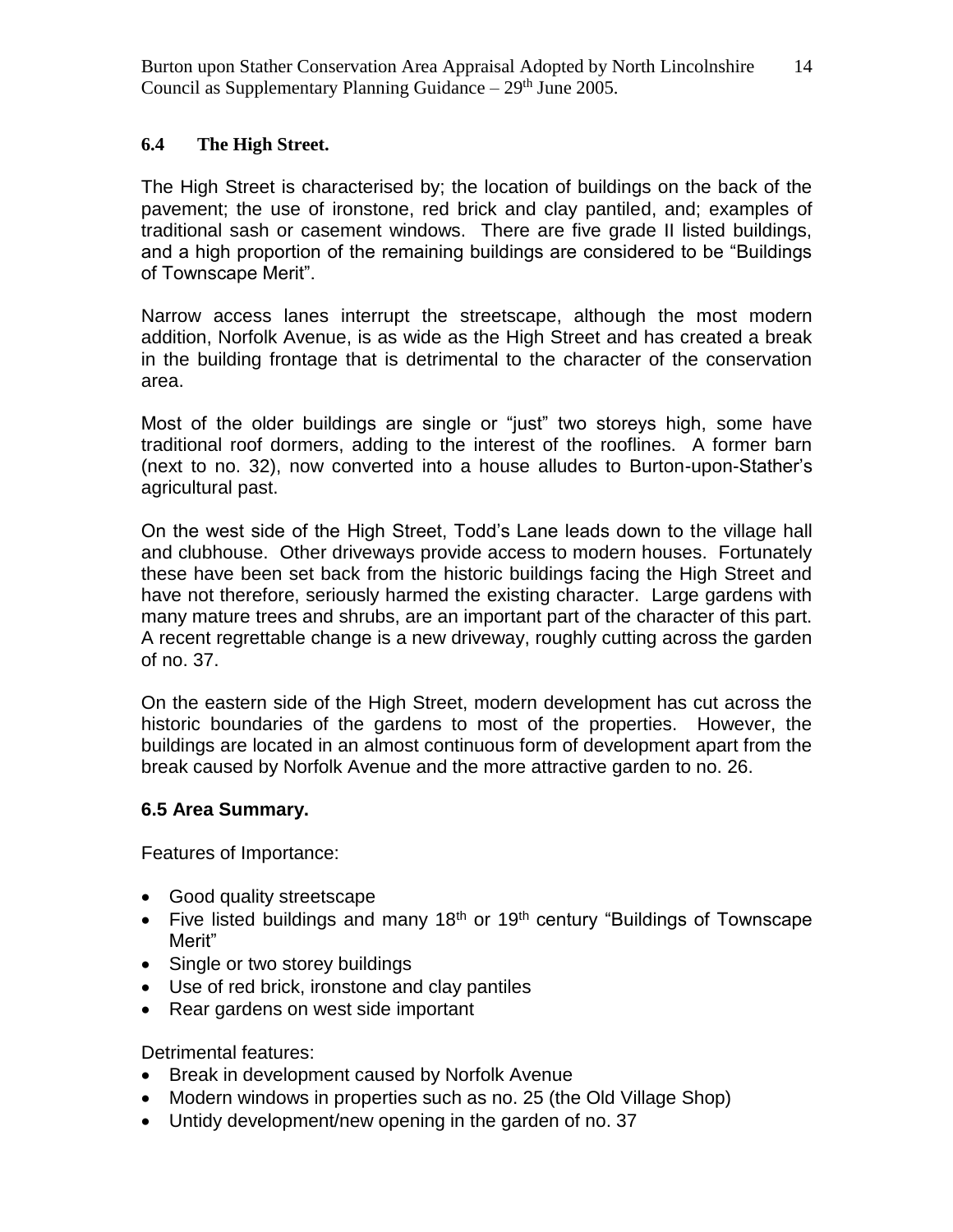## **7 PROBLEMS AND PRESSURES.**

## **7.1 General introduction.**

Generally, the condition of the buildings and the space between these buildings in the Burton-upon-Stather Conservation Area is good. However there are a number of problems associated with inappropriate modern development, unsympathetic alterations to the existing historic buildings, overhead telephone wires, and poor quality paving/street details. Additionally, a number of buildings would appear to be of sufficient architectural or historic interest to merit listing.

## **7.2 Buildings that have a negative or neutral impact.**

On the Townscape Analysis map buildings or structures that it is considered have a neutral or a negative impact on the surrounding conservation areas have been identified.

The neutral buildings are usually older buildings that have been altered fairly comprehensively or newer buildings the design of which is considered to be reasonably in keeping with area character. These include several buildings along the High Street, the rear section of Church Farm Mews, and several modern buildings that are relatively well screened from the public view.

Only four buildings have been identified which is considered have a negative impact: no. 39 High Street, a modern bungalow which is close to the High Street and which is therefore very easily seen; the modern vicarage; and nos. 2 and 4 Stather Road, modern detached buildings visible across the village green.

## **7.3 New development.**

New development has intruded into the conservation area in a number of places, most notably on the edge of the village green and on backland sites to the west of the High Street. Many of these buildings appear to date from the 1960's or 1970's, are of a generic "mass house building" "design" and therefore, do not reflect the local building character or material usages. Design guidance for any further development will form part of the Supplementary Planning Guidance for Burton-upon-Stather.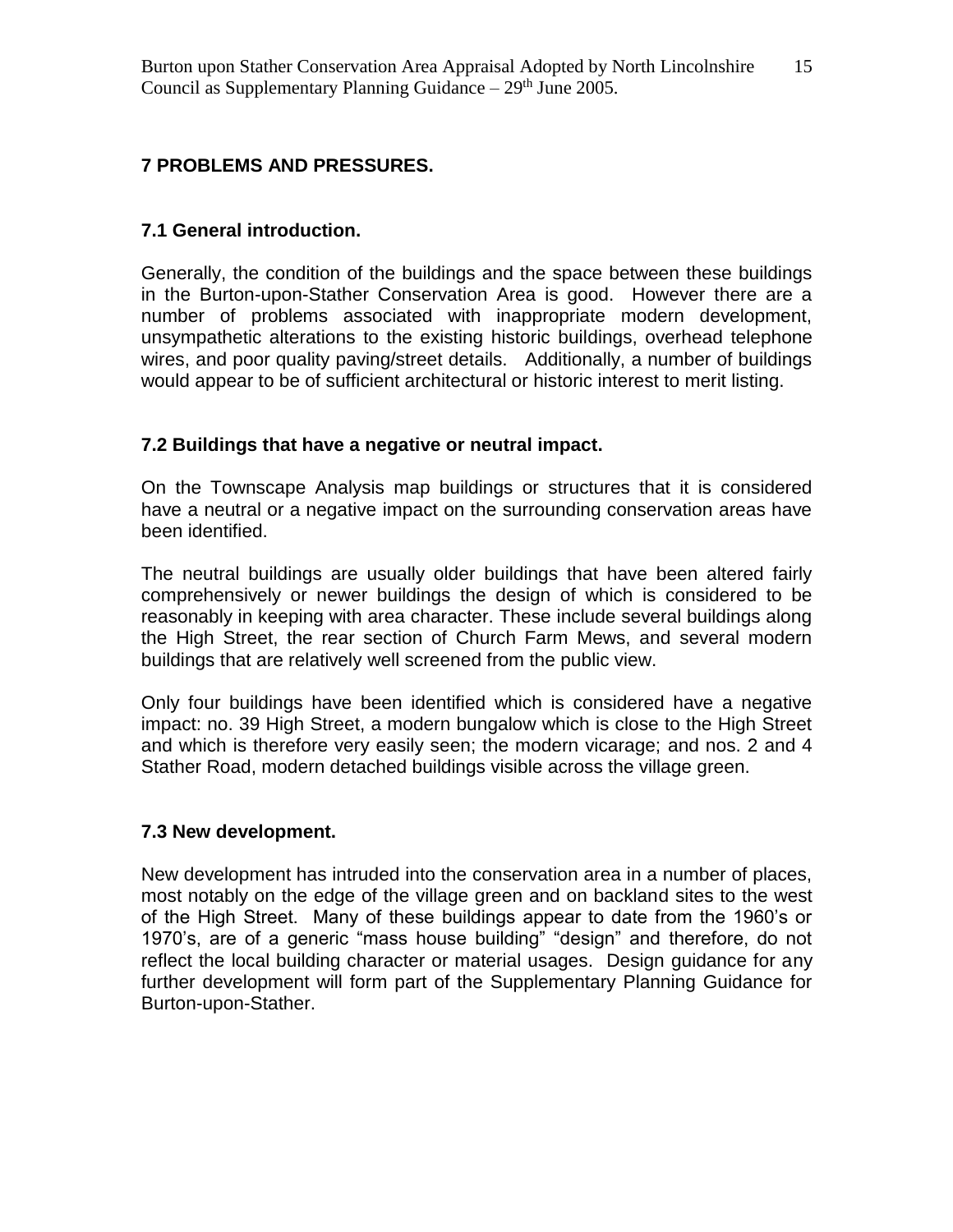## **7.4 Unsympathetic alterations to historic buildings.**

Despite the Article 4 Direction, and the presence of listed buildings, there are a number of buildings within the conservation area which have been altered unsympathetically, including:

- Nos. 1-5 Normanby Road modern windows
- No. 4 Stather Road fake leaded-light windows and doors
- Nos. 6 and 8 High Street modern windows
- No. 14 High Street modern windows and door
- No. 16 High Street modern windows
- No. 33-36 High Street –modern windows
- No. 15 High Street modern windows
- No. 25 High Street modern windows
- No. 27 High Street modern windows
- No. 41 concrete roof tiles

Most of these changes appear to have taken place since the Article 4 Direction was served in 1970.

# **8 RECOMMENDATIONS.**

## **8.1 General.**

This section contains a number of recommendations for the Burton-upon-Stather Conservation Area that have been subject to public comment before parts of this appraisal were formally adopted by North Lincolnshire Council as Supplementary Planning Guidance

## **8.2 New development.**

There may well be pressure for more development in the Burton-upon-Stather Conservation Area, particularly in the gardens of the properties facing the west side of the High Street. It is therefore proposed to provide detailed design advice, and to extend the conservation area boundary, to ensure that when new development is allowed, it is of a suitable scale, form and general design to be in keeping with the village centre. Further more detailed advice on this forms part of the Supplementary Planning Guidance for the Burton-upon-Stather Conservation Area.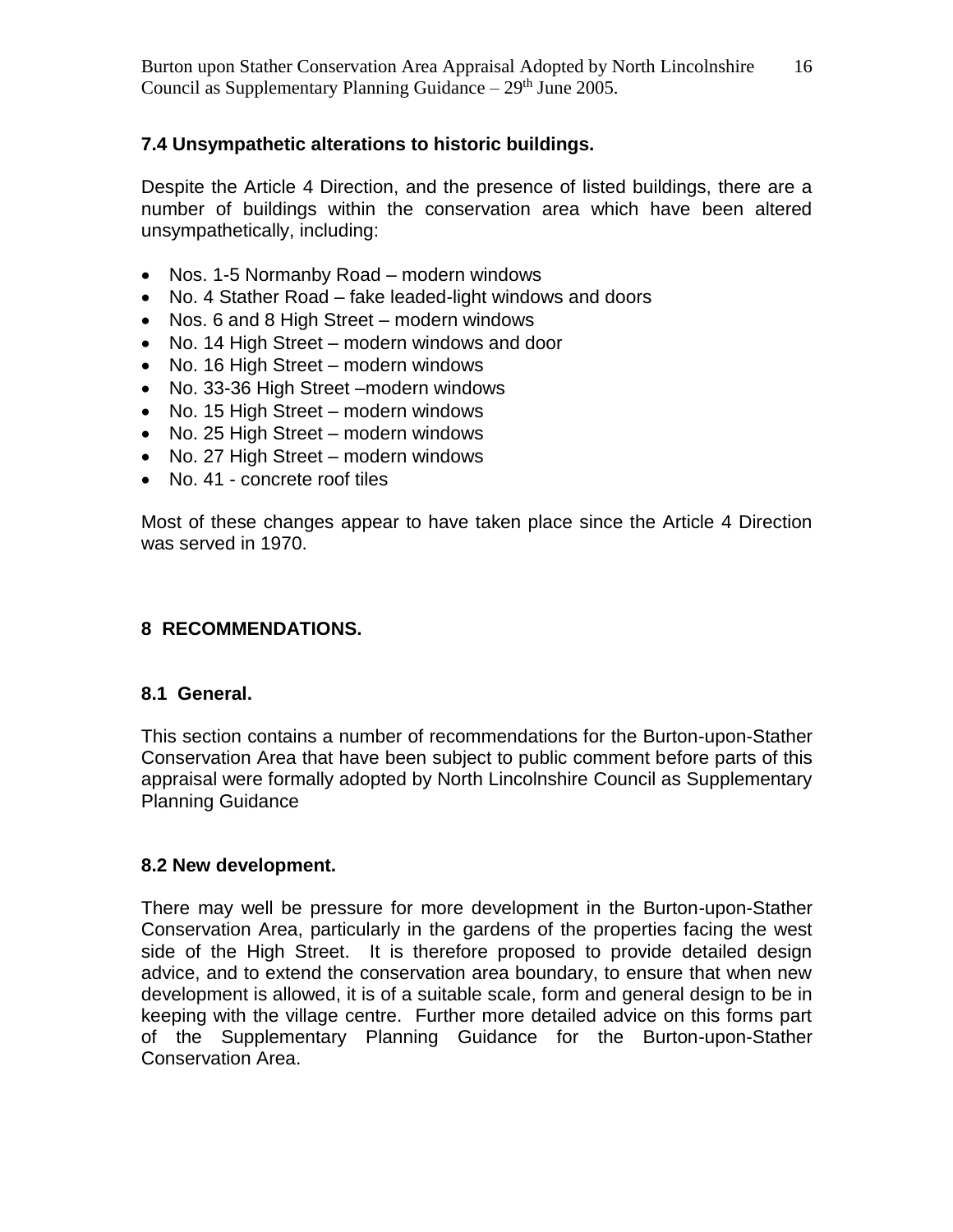# **8.3 Development control including Article 4 Directions**

The cumulative loss to the historic character of the buildings within the Burtonupon-Stather Conservation Area has already been noted, particularly alterations to windows, doors, and roofs. All of these can already be controlled under existing planning legislation as they largely affect unlisted family dwelling houses (already covered by the Article 4 Direction), or commercial properties or those in mixed uses (such a shop with a residential flat above) in which such changes usually require planning approval.

Listed buildings are covered by different legislation. Generally there does not appear to be a problem with such buildings in the Burton-upon-Stather Conservation Area.

The Council will therefore, seek to reinforce the existing Article 4 Direction by publishing new guidance in the form of a publicity leaflet to owners of unlisted family houses in the Conservation Area. This will include information to owners of listed buildings and commercial properties.

# **8.4 Burton-upon-Stather Conservation Area boundary review.**

A number of changes are recommended to the conservation area boundary:

Deletions:

*(i) Delete the modern vicarage and its garden.*

This is a 1970's building of no special merit, somewhat isolated from the rest of the conservation area.

Additions:

*(i) Add the gardens of nos. 10-16 High Street.*

These gardens follow an historic boundary on their eastern edge, which has been lost further south. The current boundary cuts the gardens in two and needs to be redrawn more widely.

*(ii) Add gardens to west of the High Street.*

The present boundary has been drawn too tightly and cuts through buildings and existing gardens. The proposal is to add the gardens that form part of the historic curtilages of several of the properties along the High Street. This land contains a number of mature trees and is important as part of the setting of the historic village.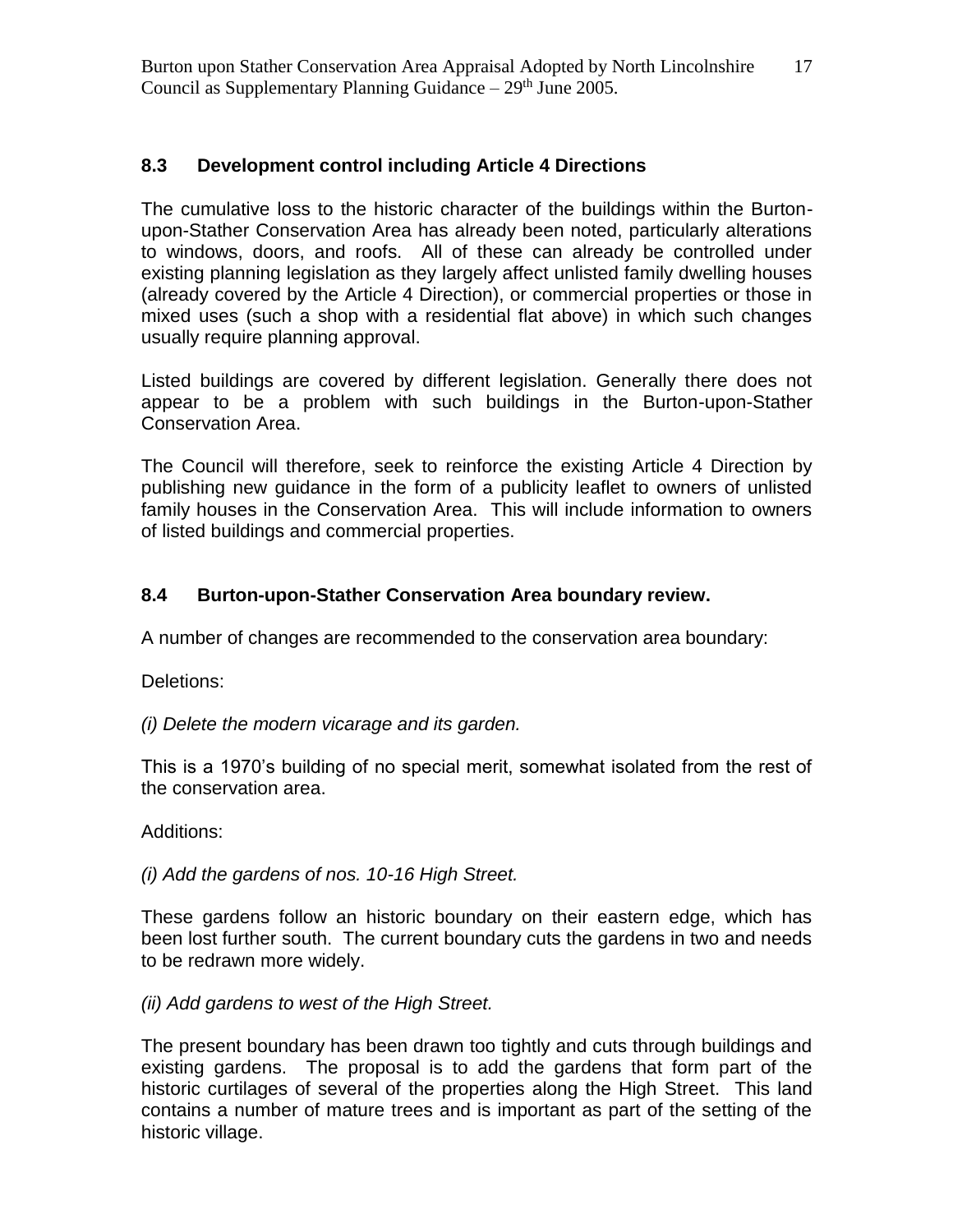## **8.5 Public realm.**

Many of the tarmac pavements in the Burton-upon-Stather Conservation Area require simple repairs or resurfacing. The use of York stone would be advantageous. Existing historic kerbs should be reused or new sandstone or, granite kerbs, specified. A programme of undergrounding overhead wires is desirable.

# **8.6 Listed buildings.**

It was noted at the time of survey that a number of buildings in Burton-upon-Stather may be of sufficient historic or architectural interest to merit listing. The following are therefore suggested for statutory listing (this is not an exhaustive list and further buildings may be added after public consultation):

## **Stather Road:**

No.1 Sheffield Arms Public House

## **High Street:**

The former barn, nos. 32-36 High Street, and nos. 1-7 Normanby Road all require careful evaluation Nos. 9-11 (now one house) No.17 No. 37 No. 41 Nos. 47-49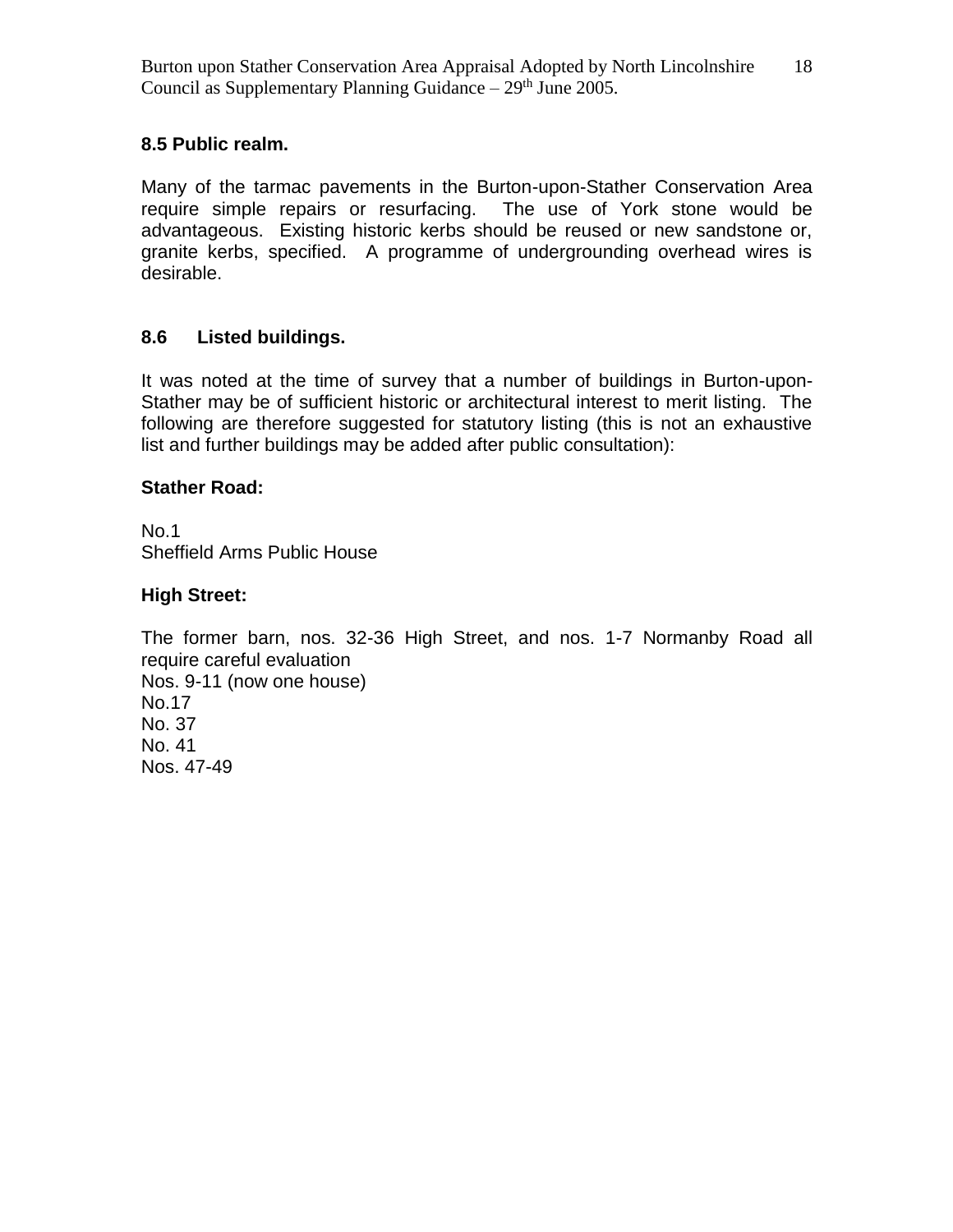## **For further information on the Burton-upon-Stather Conservation Area contact Edward Rychlak in the Environment Team on 01724 297396, or write to:**

The Environment and Public Protection Department, North Lincolnshire Council Church Square House PO Box 42 **Scunthorpe** North Lincolnshire DN15 6XQ

#### **For further information relating to listed buildings and conservation areas, contact:**

English Heritage, 23 Savile Row, London W1X 1AB. General telephone inquiries: 020 7973 3000 Customer Services 020 7973 4916.

#### **For detailed advice on repairing and restoring Georgian houses, contact:**

The Georgian Group, 6 Fitzroy Square, London W1P 6DY. Telephone: 020 7377 1644

## **For "Care for Victorian Houses" leaflet, contact:**

The Victorian Society, 1 Priory Gardens, Bedford Park, London W4 1TT Telephone: 020 8994 1019

## **For an excellent range of technical advice leaflets, contact:**

The Society for the Protection of Ancient Buildings (SPAB), 6 Fitzroy Square, London W1P 6DY. Tel: 020 7377 1644